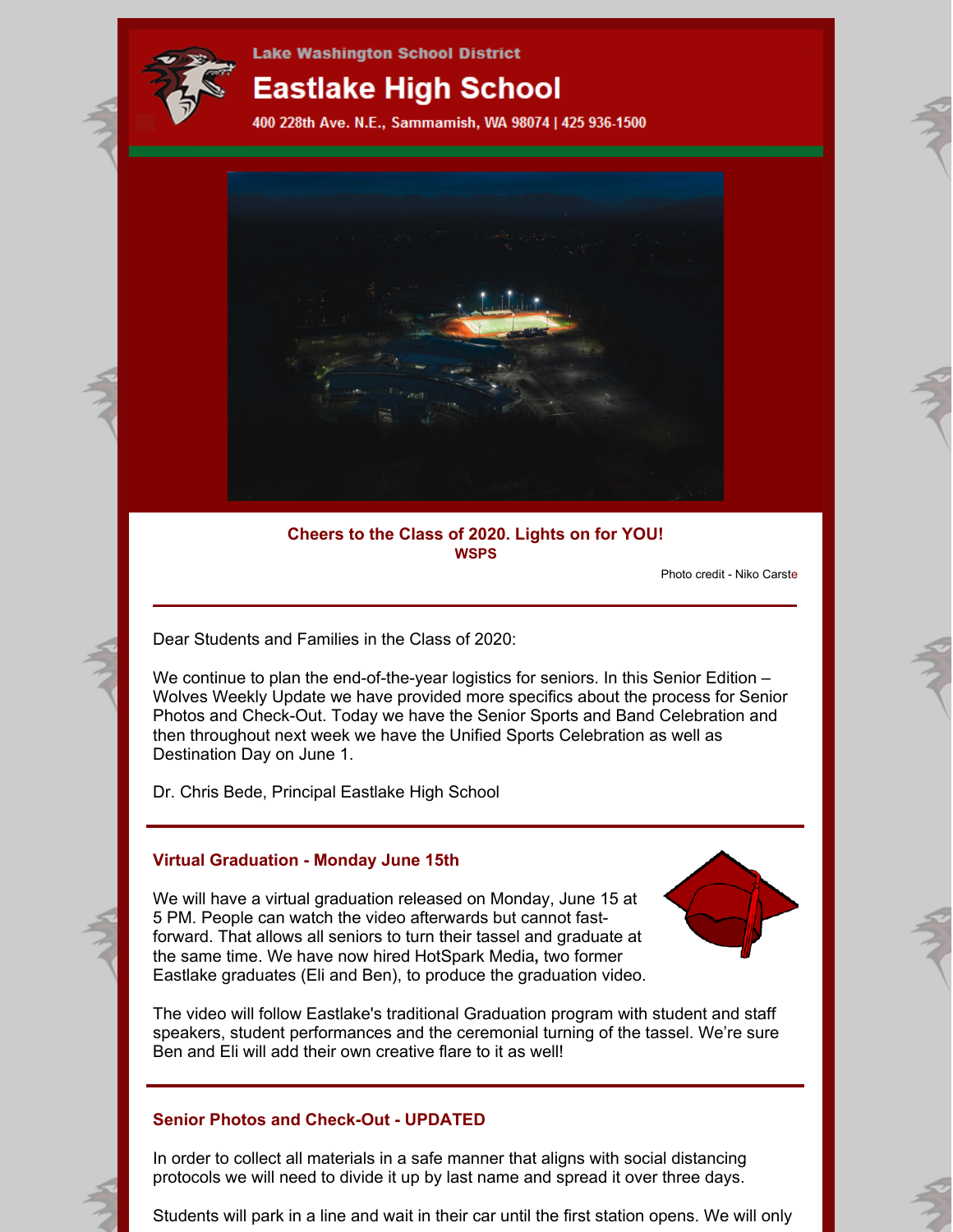have five students out of their car at a time. Students are required to wear masks during this time.

1.Waiting Station 1 - Flagpole

2.Waiting Station 2 – Outside Front Doors (masks available)

3.Drop-Off Station 3 - Commons

- Computer
- Charger
- Textbooks
- Library Books
- Sports Uniforms

#### 4. Pick-Up and Picture Station 4 - Theatre

- Chords
- Diploma Cover
- Take Picture

5. Pick-Up Station 5 - Gym

Locker(s) Contents\*

Students will receive email for items not returned and outstanding fines and will not receive their diploma until those are resolved. All fines are paid online. If families cannot pay online, please contact [kguinasso@lwsd.org.](mailto:kguinasso@lwsd.org)

\*Locker contents - Eastlake staff will clean and lockers and deliver the contents to students in a bag.

It's important that your students adhere to their designated time slot so we can be safe and avoid long lines!

#### **June 9th**

A – BO: 9:00 -10:15 BR – CON: 10:45 – 12:00 COO- FAR**:** 1:00 – 2:15 FEN- HEI 2:45 -4:00

### **June 10th**

HER – KA: 9:00-10:15 KE – LI: 10:45 – 12:00 LO – MO:  $1:00 - 2:15$ MU – PHA: 2:45 – 4:00

#### **June 11th**

PHI – RY**:** 9:00 – 10:15 SA – ST: 10:45- 12:00 SU – VU: 1:00-2:15  $WA - Z: 2:45 - 4:00$ 

**Important:** We would like to photograph each senior for the slideshow. Please contact [dbreynaert@lwsd.org](mailto:dbreynaert@lwsd.org) if transportation or logistics are an issue for any of these inperson opportunities.

# **Senior Spring Athletes Tribute**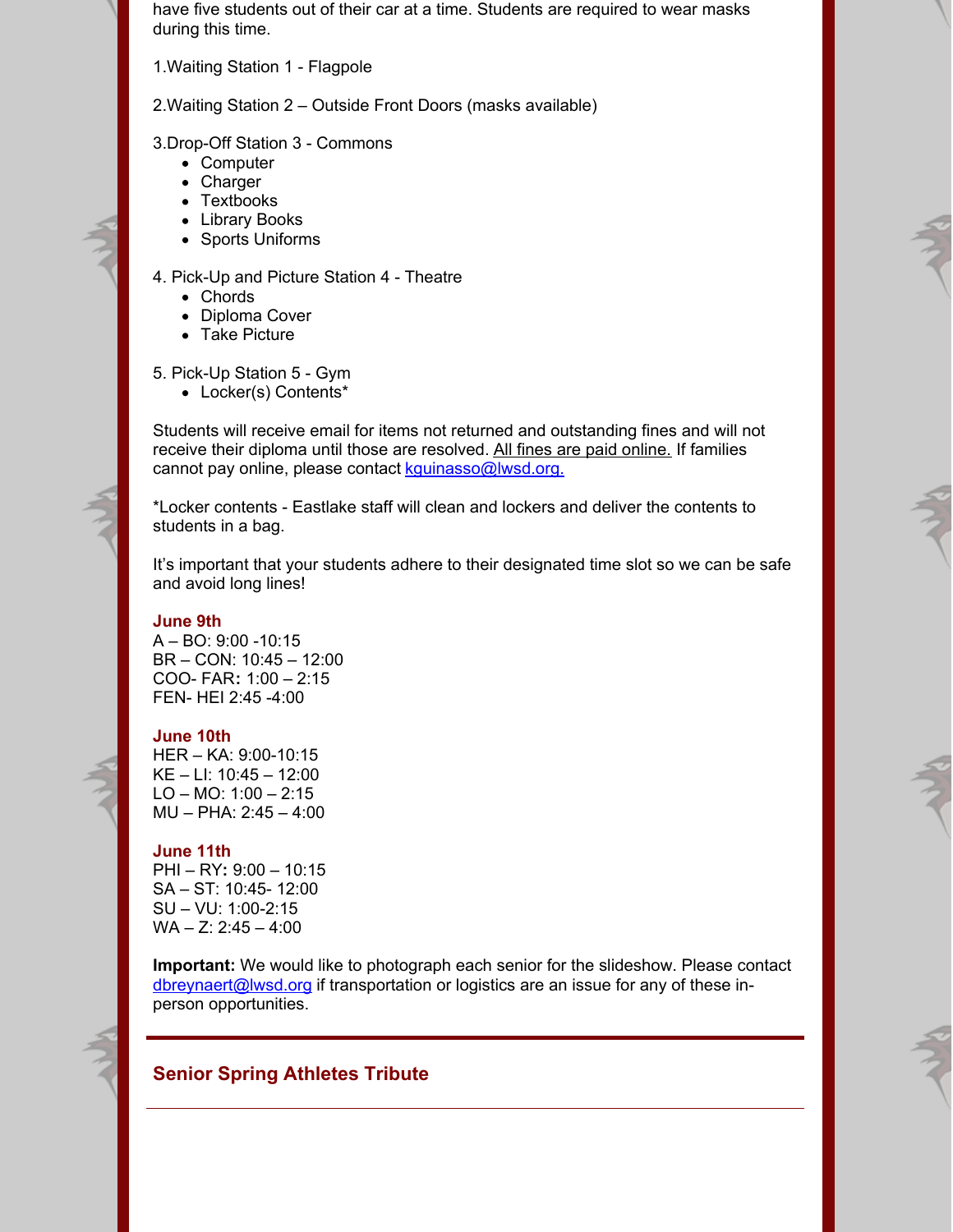

photo credit - Ben Lathwell

Eastlake Senior Spring Athletes,

We salute you!

Here is a tribute to the 78 Eastlake Spring Senior Athletes who have missed one last chance to shine their lights at the high school level. We understand your disappointment and are saddened that we did not have the opportunity to watch you compete one last time. We hope you will enjoy this video [tribute](https://www.youtube.com/watch?v=SNTCbWeAcuk&feature=youtu.be) in your honor!

Many thanks to your parents, coaches and especially Chad Greene for creating this video tribute

In addition to the video, we have compiled coaches tributes to each of our senior spring athletes. [Badminton](https://files.constantcontact.com/2940e7f2501/a1eb2c9a-ae35-4dd7-b9c3-9ae5eb32abec.pdf), [Baseball](https://files.constantcontact.com/2940e7f2501/724a0207-4d93-48e0-8799-50f4a2818c6e.pdf), [Fastpitch](https://files.constantcontact.com/2940e7f2501/a8e7095b-e23b-4969-b505-5d1376476fe0.pdf), [Girls](https://files.constantcontact.com/2940e7f2501/46da22b5-ca90-4e4d-a847-7ef7250e8753.pdf) Golf, Boys [Soccer](https://files.constantcontact.com/2940e7f2501/0b63975c-346f-4f0b-970d-6e63b4c2b9ef.pdf), Girls [Tennis](https://files.constantcontact.com/2940e7f2501/e589f6d0-ffc8-4165-8477-ae53a4568ef1.pdf) and [Track](https://files.constantcontact.com/2940e7f2501/89eede59-b50e-48f9-914c-daa43e616bc0.pdf) & Field.

Know that the best is yet to come!

Pat Bangasser, Eastlake Athletics Director.

**WSPS**

### **Celebrating the Senior Members of the Eastlake Band!**

Thank you to the 36 senior members of the Eastlake Band for all you have done to fill the Eastlake hallways, stadium and gymnasium with your music! Click on the composite picture below to see a full size version on the Eastlake website.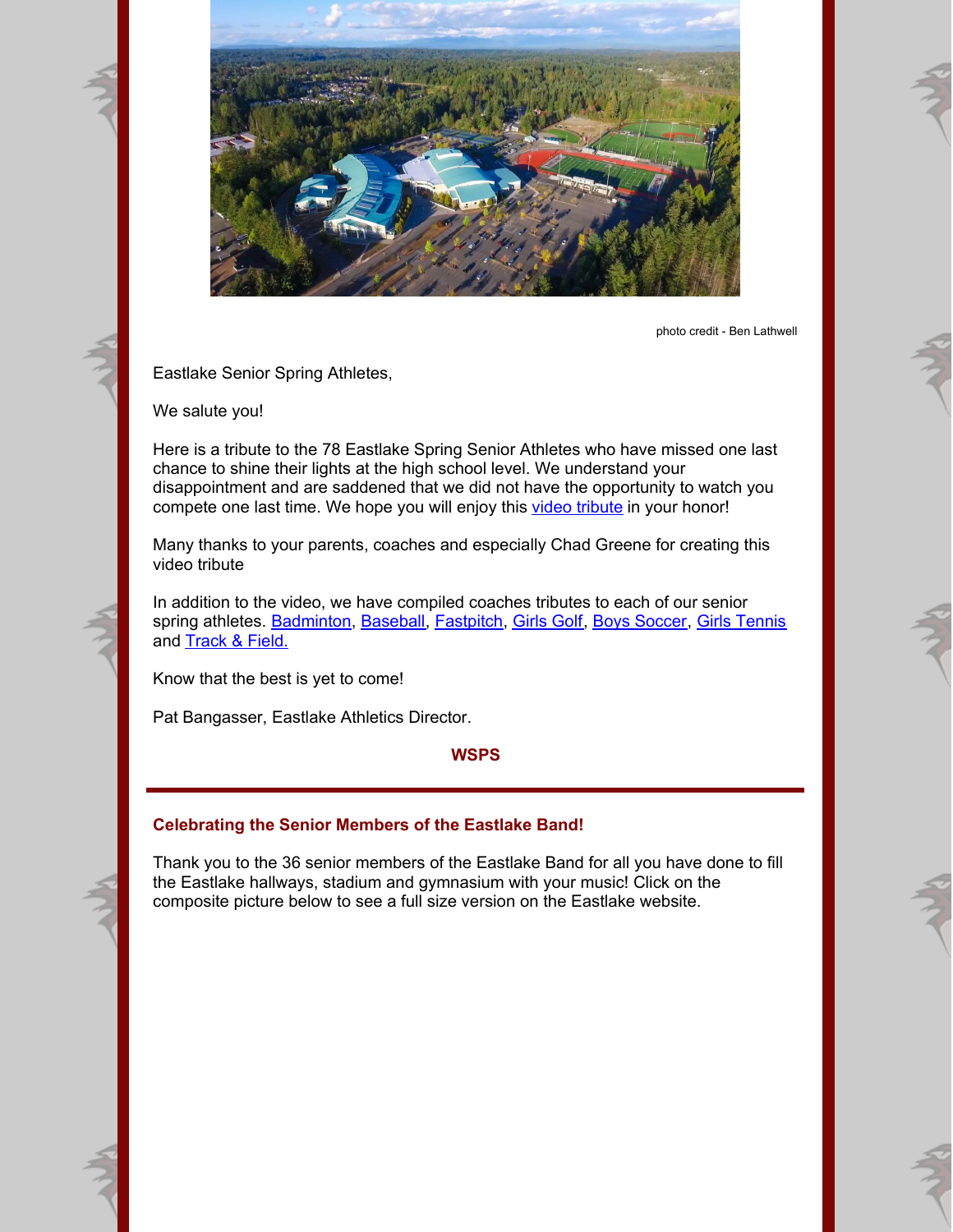

#### **Calendar Reminders:**

**Destination Day - June 1** - We will have a virtual Destination Day celebration on June 1. Destination Day celebrates your plans after high school, whether that destination is college, technical school, the military, an apprenticeship, a gap year, a service project or a job.

**Senior Awards - June 8** - We will announce them on June 8 via email, social media and in the Wolves Weekly Update on June 12.

**Moving Up Assembly - June 12** - The in-person Tunnel of Tears is dependent on phase 2 unfolding as planned.

# **PTSA Senior Slide Show – June 13**

The PTSA will be creating a slideshow to honor the 2020 senior class. To have your senior included in this slide show, please follow these instructions to send us photos by **June 1st**:

1. Please send a baby photo and a senior photo of your student. Label each with first and last name and "Baby" or "Senior" 2. \*Attach\* the two files to an email to [seniorphotos@ehsptsa.org](mailto:seniorphotos@ehsptsa.org).

All photos should be submitted to [seniorphotos@ehsptsa.org](mailto:seniorphotos@ehsptsa.org) by June 1st at the latest.

A link to the slideshow will be sent to senior families on June 13th. If you have any questions, please contact Tammi Johnson and Natalie Naehrig at [seniorphotos@ehsptsa.org](mailto:seniorphotos@ehsptsa.org).

Senior Edition of the [Wolves](https://ehs.lwsd.org/uploaded/Eastlake_High_school/Documents/Wolves_Weekly_Update/Senior_Edition_Wolves_Weekly_Update_May_22.pdf) Weekly Update from May 22

[WEBSITE](https://ehs.lwsd.org/) [ABOUT](https://ehs.lwsd.org/about-us) US [ACADEMICS](https://ehs.lwsd.org/academics) [ACTIVITIES](https://ehs.lwsd.org/activities) [ATHLETICS](https://ehs.lwsd.org/athletics)



**400 228th Ave N.E., Sammamish, WA 98074**